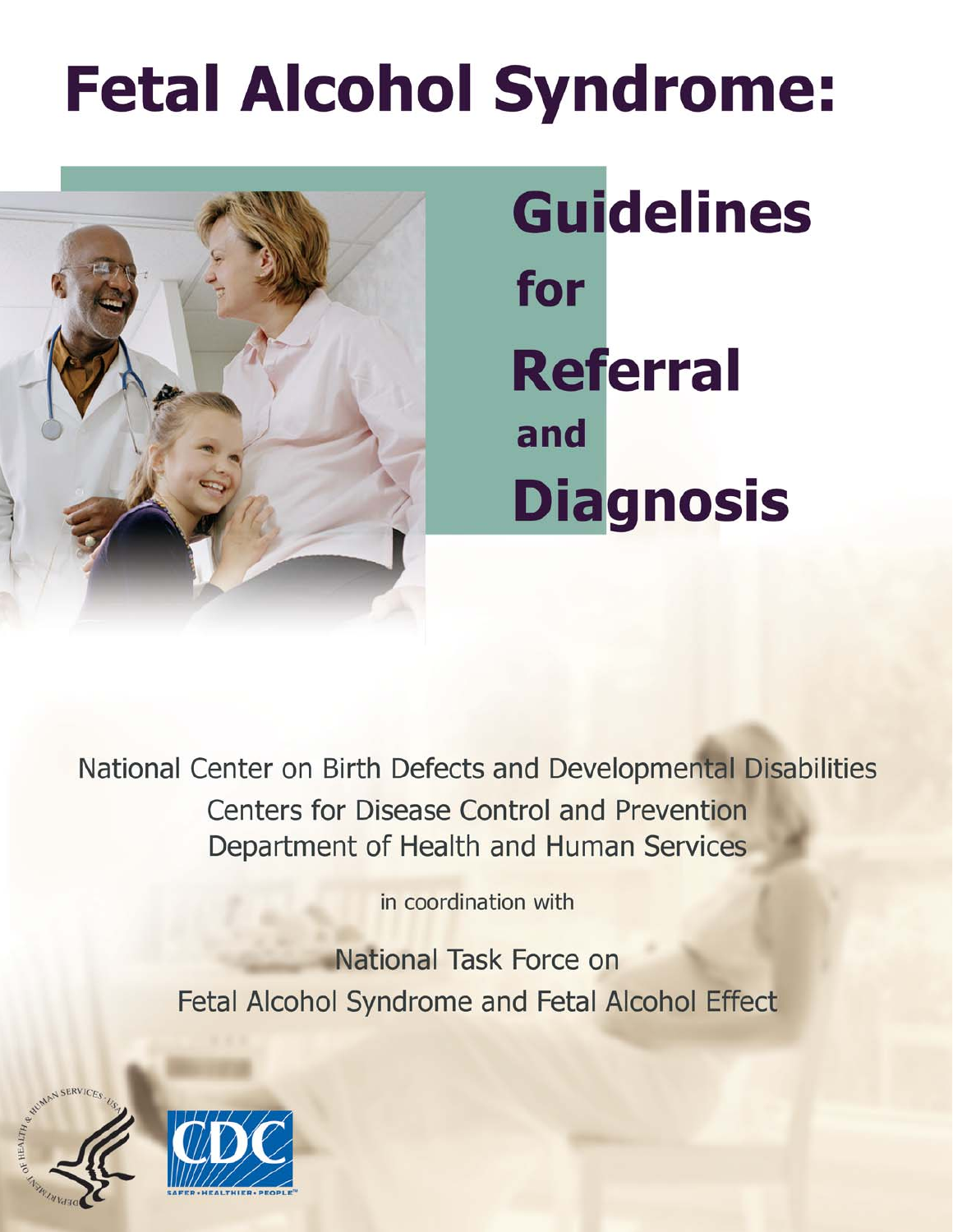## Fetal Alcohol Syndrome: Guidelines for Referral and Diagnosis

**National Center on Birth Defects and Developmental Disabilities Centers for Disease Control and Prevention Department of Health and Human Services** 

in coordination with

**National Task Force on Fetal Alcohol Syndrome and Fetal Alcohol Effect** 

#### **July 2004**

*(2nd printing, August 2004)* 

**DEPARTMENT OF HEALTH AND HUMAN SERVICES Centers for Disease Control and Prevention**  *Julie Louise Gerberding, M.D., M.P.H., Director*  **National Center on Birth Defects and Developmental Disabilities**  *José Cordero, M.D. M.P.H., Director*  **Division of Birth Defects and Developmental Disabilities Fetal Alcohol Syndrome Prevention Team**  *R. Louise Floyd, D.S.N., R.N., Team Leader*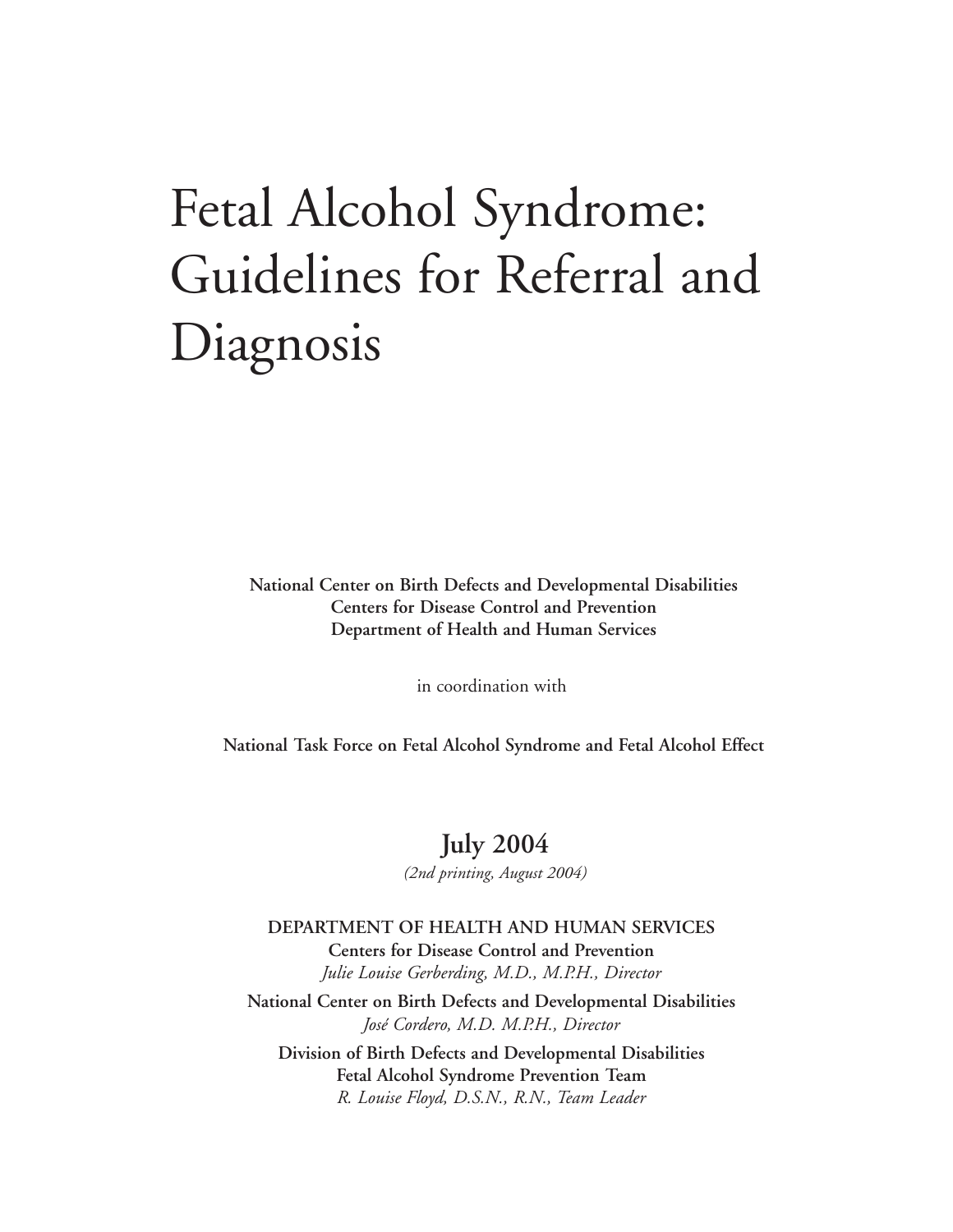## **Contents**

| Approach and Methods for Development of Guidelines 4                |
|---------------------------------------------------------------------|
|                                                                     |
|                                                                     |
|                                                                     |
| Considerations for a Referral for an FAS Diagnostic Evaluation 21   |
| Services Appropriate for Affected Individuals and their Families 22 |
| Identifying and Intervening with Women at Risk for an               |
|                                                                     |
|                                                                     |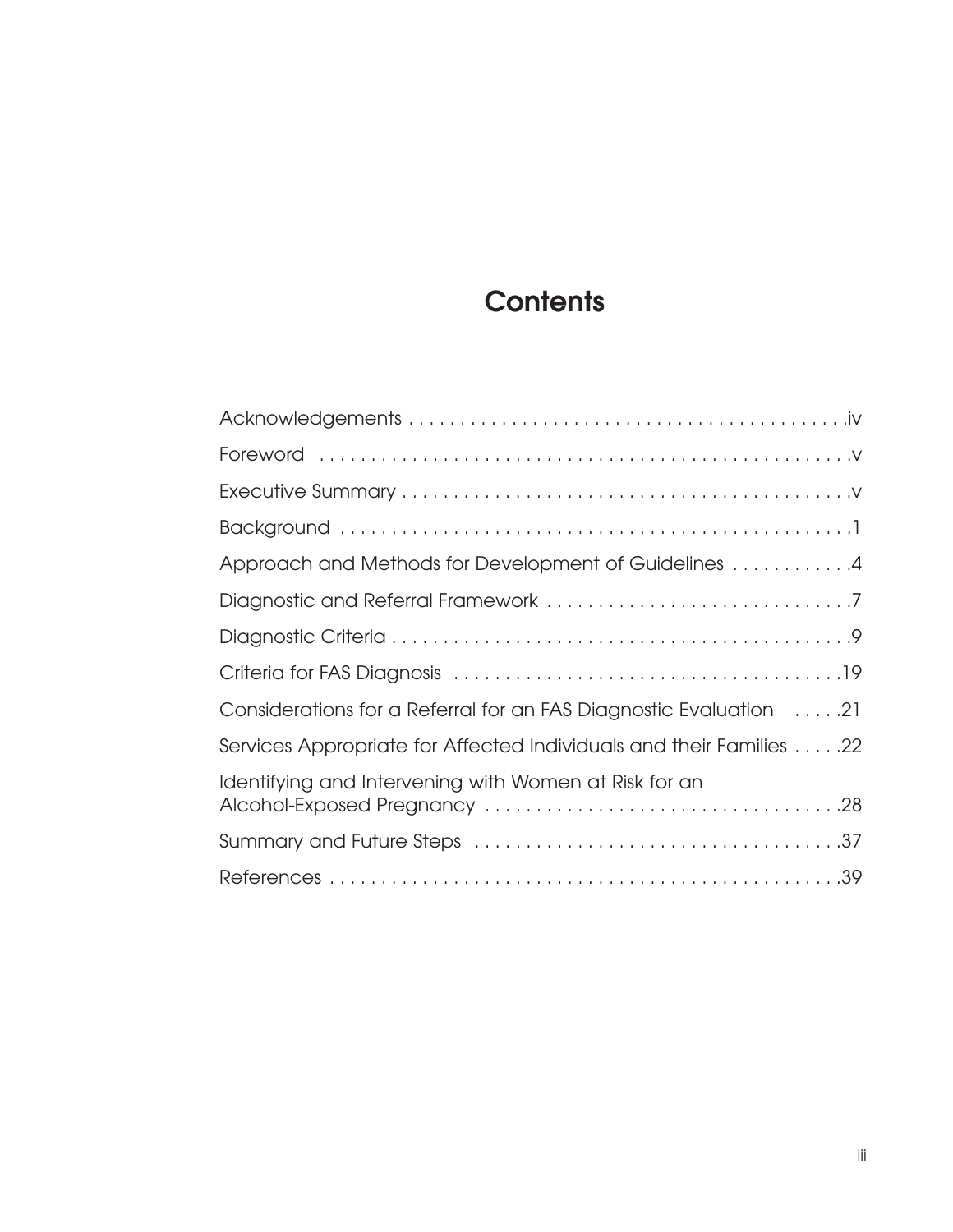#### **Acknowledgements**

**National Task Force on Fetal Alcohol Syndrome and Fetal Alcohol Effect (NTFFAS/FAE):**  Kristen L., Barry, Ph.D., Department of Veterans Affairs; James E. Berner, M.D., Alaska Native Tribal Health Consortium; Raul Caetano, M.D., Ph.D., M.P.H., University of Texas School of Public Health; Faye B. Calhoun, D.P.A., M.S., NIAAA; Michael E. Charness, M.D., Harvard Medical School; Deborah E. Cohen, Ph.D., New Jersey Office for Prevention of Mental Retardation and Developmental Disabilities; Claire D. Coles, Ph.D., Marcus Institute; José Cordero, M.D. M.P.H., NCBDDD; Chris Cunniff, M.D., University of Arizona; Karla Damus, R.N., Ph.D., March of Dimes; Nancy L., Day, Ph.D., University of Pittsburgh; Jocie C. Devries, FAS Family Resource Institute; Louise Floyd, D.S.N., R.N., NCBDDD; Mark B. Mengel, M.D., M.P.H., St. Louis University School of Medicine; Lisa Miller, M.D., M.S.P.H., Colorado Responds to Children with Special Needs; Kathleen T. Mitchell, MHS, LCADC, National Organization on FAS; Raquelle Myers, J.D., National Indian Justice Center; Edward Riley, Ph.D., San Diego State University; Luther K. Robinson, M.D., SUNY Buffalo School of Medicine; Charles M. Schad, Ed.D., University of South Dakota; Robert J. Sokol, M.D., Wayne State University; Daniel C. Vinson, M.D., M.S.P.H., University of Missouri; Jean A. Wright, M.D., Backus Children's Hospital.

**Scientific Advisory Panel:** Herb Bischoff, Ph.D., Project Alaska; Julia M. Bledsoe, M.D., University of Washington; Larry Burd, Ph.D., North Dakota FAS Center; Tom Donaldson, National Organization on FAS; Daniel Dubovsky, M.S.W., FAS Center for Excellence; Sheila Gahagan, M.D., F.A.A.P., University of Michigan; Marian Kummer, M.D., National Committee of Children with Disabilities; Carole M. Lannon, M.D., M.P.H., National Initiative for Children's Healthcare Quality; Theresa Maresca, M.D., Family Practice Physician; Sarah McGovern, B.A., National Initiative for Children's Healthcare Quality; Uday C. Mehta, M.D., M.P.H., UMDNJ-RWJ Medical School; Colleen A. Morris, M.D., University of Nevada School of Medicine; Rick L. Olson, M.D., Greenwood Genetic Center; Natalie E. Roche, M.D., New Jersey Medical School; Thomas F. Tonninges, M.D., F.A.A.P., American Academy of Pediatrics.

**Scientific Working Group:** Susan J. Astley, Ph.D., University of Washington; Jacquelyn Bertrand, Ph.D., NCBDDD; Heather Carmichael Olson, Ph.D., University of Washington; Jocelynn L. Cook, Ph.D., M.B.A., Health Canada; Chris Cunniff, M.D., University of Arizona; . Louise Floyd, D.S.N., R.N., NCBDDD; Lewis B. Holmes, M.D., Massachusetts General Hospital for Children; Kenneth Lyons Jones, M.D., University of California School of Medicine; Mary O'Connor, Ph.D., University of California at Los Angeles; Edward Riley, Ph.D., San Diego State University; Luther K. Robinson, M.D., SUNY Buffalo School of Medicine; Kenneth R. Warren, Ph.D., NIAAA. Mary Kate Weber, M.P.H., NCBDDD.

**CDC/NCBDDD Participants:** Martha Alexander, M.A., M.P.H.; Hani K. Atrash, M.D.; Jacquelyn Bertrand, Ph.D.; Carol Cabal, Ph.D.; José Cordero, M.D. M.P.H.; Yvette Dominique, M.S.; Larry Edmonds, M.S.P.H.; Paul Fernoff, M.D., F.A.A.P.; R. Louise Floyd, D.S.N., R.N.; Connie Granoff; Melissa Hogan. M.I.S.; Karen Hymbaugh, M.P.H.; Cynthia Moore, M.D., Ph.D.; Elizabeth Parra Dang, M.P.H.; Jorge Rosenthal, Ph.D., M.P.H.; Tanya Sharpe, Ph.D., M.S.; Jasjeet Sidhu, M.D., M.P.H.; Mary Kate Weber, M.P.H.; Marshalyn Yeargin-Allsopp, M.D.

**Prepared and edited by:** Jacquelyn Bertrand, Ph.D.; R. Louise Floyd, R.N., D.S.N.; Mary Kate Weber, M.P.H.; Mary O'Connor, Ph.D; Kay A. Johnson, M.P.H., Ed.M; Edward Riley, Ph.D.; Deborah E. Cohen, Ph.D.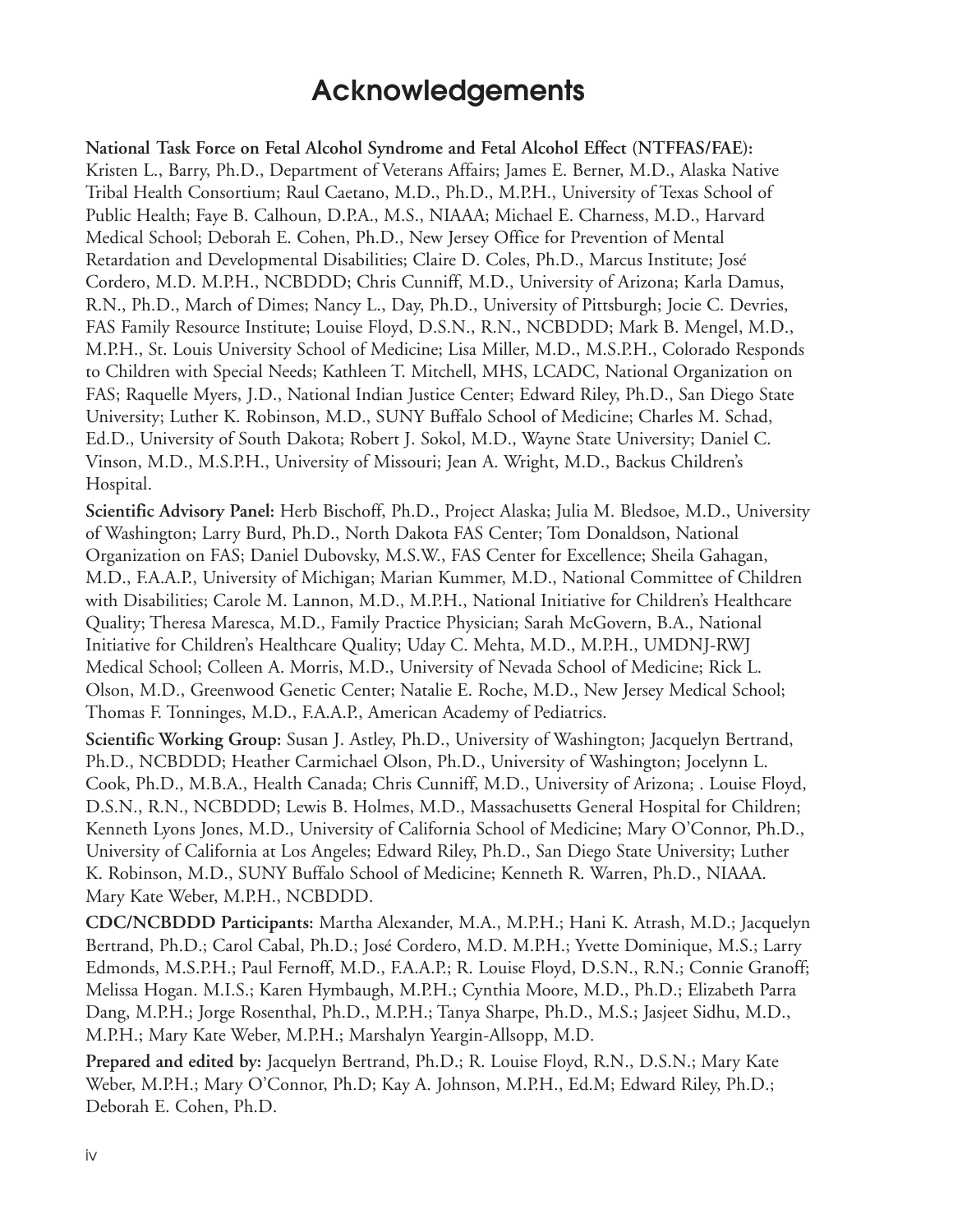#### **Foreword**

The National Center on Birth Defects and Developmental Disabilities at the Centers for Disease Control and Prevention, in collaboration with the National Taskforce on Fetal Alcohol Syndrome and Fetal Alcohol Effects, is pleased to present *Fetal Alcohol Syndrome: Guidelines for Referral and Diagnosis.* This document represents the deliberations of clinicians, researchers, parents, and representatives of governmental and non-governmental organizations, whose main goals were to increase the identification of individuals with fetal alcohol syndrome (FAS) using uniform criteria, and to improve the delivery of appropriate services to those individuals and their families. These new guidelines will help achieve those goals by educating medical and allied health professionals about FAS.

In 2003, we, in the FAS research and practice communities, celebrated the 30th anniversary of the first reports describing fetal alcohol syndrome. Since that time we have learned a great deal about this preventable condition. We now recognize that FAS represents the tip of the iceberg and that there is a continuum of outcomes associated with prenatal exposure to alcohol. These guidelines were undertaken, in part, as an effort to facilitate further identification, understanding, and study of all conditions resulting from prenatal exposure to alcohol. They build on previous work and incorporate important scientific and clinical knowledge that has been obtained in recent years. CDC is pleased to provide continuing support for the expansion and refinement of scientific descriptions for FAS and other disorders related to prenatal exposure to alcohol through its ongoing work with the National Task Force on Fetal Alcohol Syndrome and Fetal Alcohol Effect and the federal Interagency Coordinating Committee on Fetal Alcohol Syndrome (ICCFAS).

Preventing all adverse outcomes associated with prenatal alcohol exposure remains a primary goal of CDC, as well as the entire U.S. Department of Health and Human Services. CDC is committed to working with other federal agencies, organizations in the private sector, relevant partners, and the public to achieve this goal. Similarly, CDC is committed to enhanced early identification of individuals with FAS and related disorders to ensure their access to appropriate services. These latest guidelines for referral and diagnosis are an important step towards that goal. Together we will ensure all persons with FAS and related disorders develop optimally and reach their full potential.

José F. Cordus

José F. Cordero, M.D., M.P.H. Assistant Surgeon General **Director** National Center on Birth Defects and Developmental Disabilities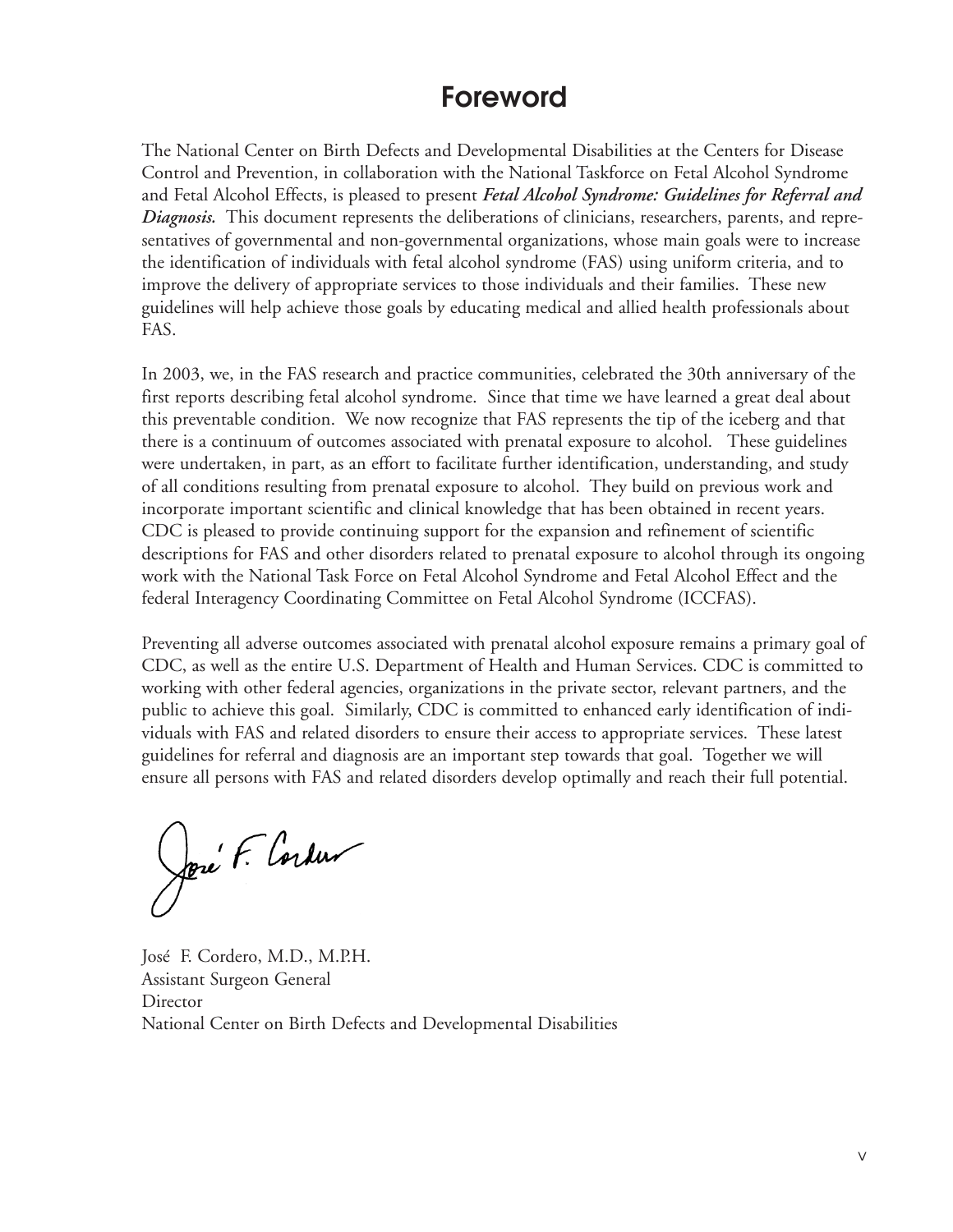## **Fetal Alcohol Syndrome: Guidelines for Referral and Diagnosis**

## **EXECUTIVE SUMMARY**

As part of the fiscal year 2002 appropriations funding legislation, the U.S. Congress mandated that the Centers for Disease Control and Prevention (CDC), acting through the National Center on Birth Defects and Developmental Disabilities (NCBDDD) Fetal Alcohol Syndrome (FAS) Prevention Team and in coordination with the National Task Force on Fetal Alcohol Syndrome and Fetal Alcohol Effect (NTFFAS/FAE), other federally funded FAS programs, and appropriate nongovernmental organizations, would:

- Develop guidelines for the diagnosis of FAS and other negative birth outcomes resulting from prenatal exposure to alcohol,
- Incorporate these guidelines into curricula for medical and allied health students and practitioners, and seek to have them fully recognized by professional organizations and accrediting boards, and
- Disseminate curricula to and provide training for medical and allied health students and practitioners regarding these guidelines.

Through the coordinated efforts of CDC, the NTFFAS/FAE, and a scientific working group (SWG) of experts in FAS research, diagnosis, and treatment, the following diagnostic criteria were developed over a 2-year period:

#### **Facial dysmorphia**

Based on racial norms, individual exhibits all three characteristic facial features:

- Smooth philtrum (University of Washington Lip-Philtrum Guide rank 4 or 5)
- Thin vermillion (University of Washington Lip-Philtrum Guide rank 4 or 5)
- Small palpebral fissures (at or below 10th percentile)

#### **Growth problems**

Confirmed prenatal or postnatal height or weight, or both, at or below the 10th percentile, documented at any one point in time (adjusted for age, sex, gestational age, and race or ethnicity).

#### **Central Nervous System Abnormalities**

- I. Structural
- 1) Head circumference (OFC) at or below the 10th percentile adjusted for age and sex.
- 2) Clinically significant brain abnormalities observable through imaging.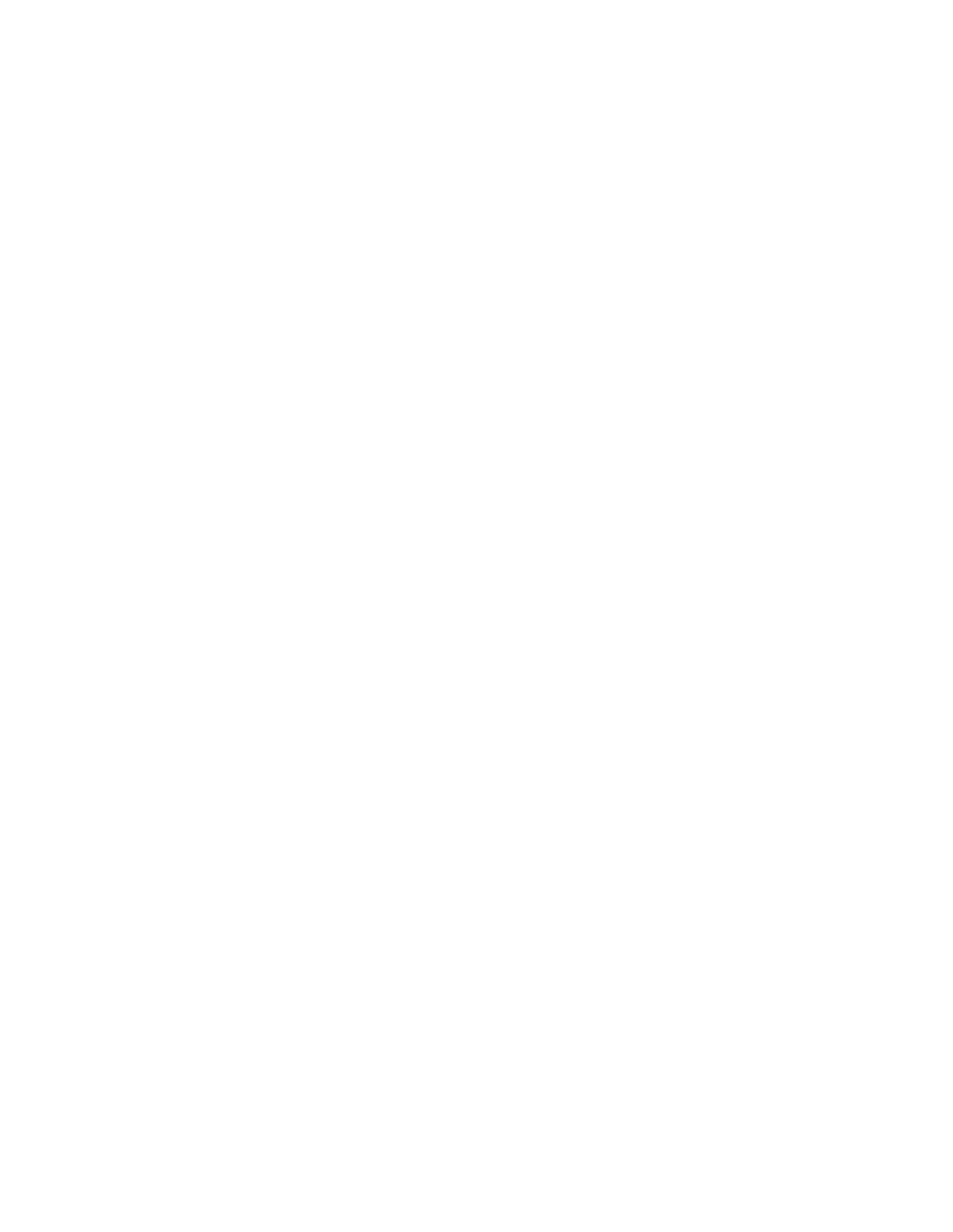### **Fetal Alcohol Syndrome: Guidelines for Referral and Diagnosis**

Substantial empirical and clinical scientific evidence has shown that prenatal exposure to alcohol causes damage to the developing fetus. Such exposure is commonly cited as the leading preventable cause of birth defects and developmental disabilities (1-3). Children\* exposed to alcohol during fetal development can suffer multiple effects. While the number and severity of negative effects can range from subtle to serious, the negative consequences are lifelong. The effects of prenatal exposure to alcohol and basic diagnostic features of fetal alcohol syndrome (FAS) were first described in the United States (U.S.) medical literature 30 years ago (4-8). In 1981, the U.S. Surgeon General issued a public health advisory warning that alcohol use during pregnancy could cause birth defects (9). Further, mandated labeling of alcohol products was established in 1989 (10). Despite the known adverse effects of prenatal exposure to alcohol, many children who experience these adverse effects do not receive proper diagnosis due to the absence of current diagnostic guidelines. These current guidelines, which were federally mandated of the Centers for Disease Control and Prevention (CDC) in the U.S. Department of Health and Human Services (DHHS) 2002 Appropriations Bill, seek to update and refine diagnostic and referral criteria in light of the scientific and clinical advances in the understanding of this disorder during the past 30 years.

These guidelines are organized into several sections. Background information and a history of the development of these guidelines are presented. Next, revised and refined diagnostic and referral criteria for FAS are described, including the empirical and clinical evidence that support each criterion. Comparison of these guidelines with other diagnostic methods currently in use is provided. Because diagnosis is not the endpoint for most clinicians who see children with FAS, a discussion of the essential services for affected individuals is included. Likewise, prevention of FAS by reducing the number of alcohol-exposed pregnancies is inherent in dealing with the disorder. Therefore, a discussion focused on identifying and intervening with women at risk for an alcohol-exposed pregnancy is provided. Finally, a discussion of future needs and efforts related to FAS and other prenatal alcohol-related disorders conclude this report.

#### **BACKGROUND**

*Prevalence.* Studies by CDC have reported FAS prevalence rates from 0.2 to 1.5 cases per 1,000 births across various populations (11-14). Other studies reflecting a variety of ascertainment methodologies have produced estimates ranging from 0.5 to 2.0 cases per 1,000 live births (15-16). Such rates are comparable with or above other common developmental disabilities such as Down syndrome or Spina Bifida (17). Using the CDC FAS estimates, among the approximately 4 million infants born each year, an estimated 1,000 to 6,000 will be born with FAS. Studies of particularly vulnerable populations yield prevalence estimates that far exceed those of other common disabilities. Disadvantaged groups, Native Americans, and other minorities have been documented to have

<sup>\*</sup> Although referral and diagnosis for FAS can be made throughout the lifespan, the majority of individuals are referred and diagnosed in childhood. Thus, the terms "child" or "children" as used in these guidelines are not intended to preclude referral, assessment, and diagnosis of older individuals.